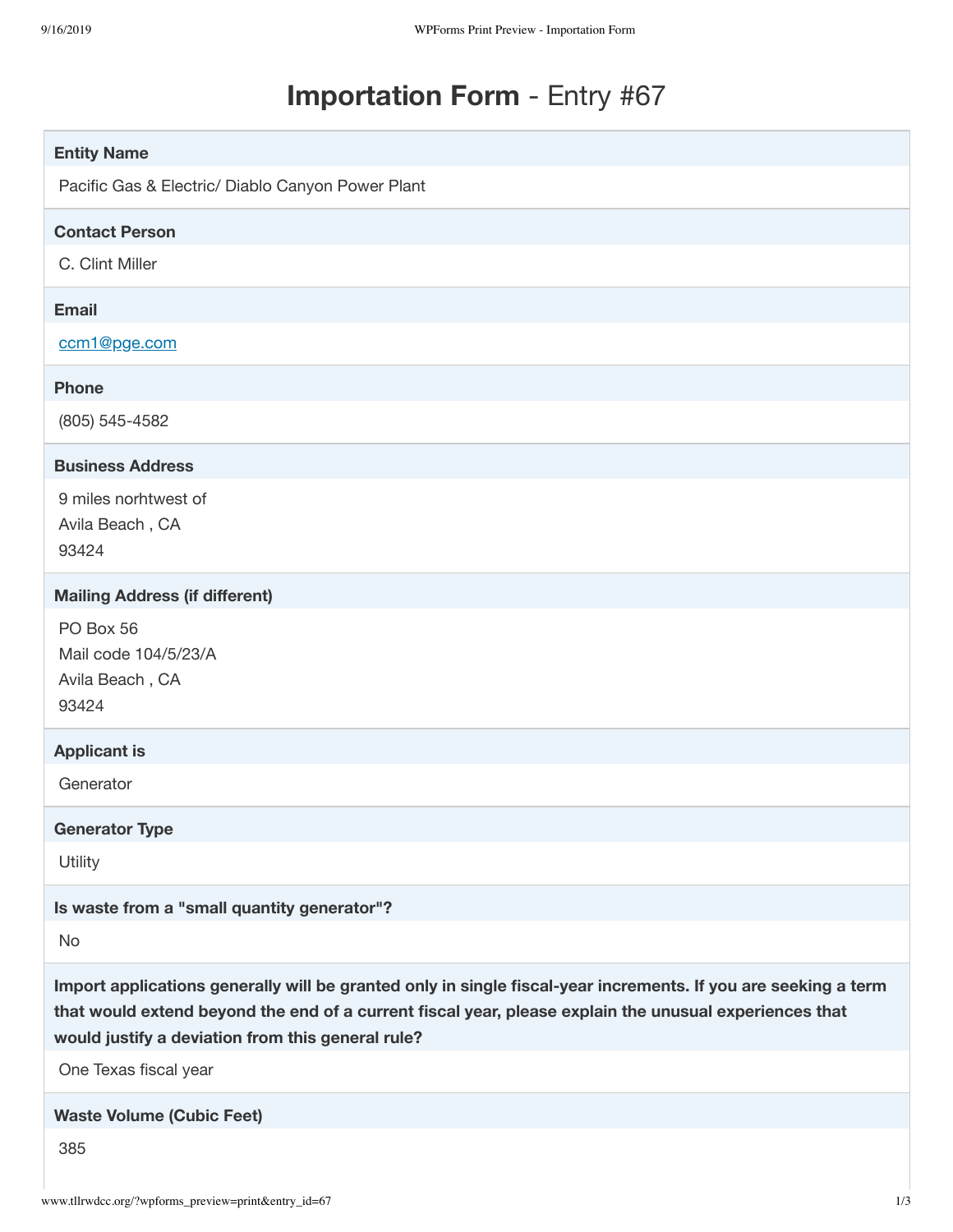| 9/16/2019<br>WPForms Print Preview - Importation Form                                                                                                                                                                                                                                                                                                                                               |
|-----------------------------------------------------------------------------------------------------------------------------------------------------------------------------------------------------------------------------------------------------------------------------------------------------------------------------------------------------------------------------------------------------|
| <b>Waste Radioactivity (Curies)</b><br>422                                                                                                                                                                                                                                                                                                                                                          |
| <b>Waste Classification</b>                                                                                                                                                                                                                                                                                                                                                                         |
| Class A<br>Class B<br>Class C                                                                                                                                                                                                                                                                                                                                                                       |
| <b>Waste Form</b>                                                                                                                                                                                                                                                                                                                                                                                   |
| <b>Stable</b><br>Unstable                                                                                                                                                                                                                                                                                                                                                                           |
| Does the proposed waste consist solely of sealed sources?                                                                                                                                                                                                                                                                                                                                           |
| <b>No</b>                                                                                                                                                                                                                                                                                                                                                                                           |
| Compact and/or unaffiliated state, territory, possession, or district of the United States where the waste<br>was generated (please list)                                                                                                                                                                                                                                                           |
| Southwestern Compact, California                                                                                                                                                                                                                                                                                                                                                                    |
| <b>Waste Description</b>                                                                                                                                                                                                                                                                                                                                                                            |
| Polymer solidified resin, cement encasulated filters and dewatered resin                                                                                                                                                                                                                                                                                                                            |
| Does Applicant have any unresolved violation(s), complaint(s), unpaid fee(s), or past due report(s) with the<br>Texas Low-Level Radioactive Waste Disposal Compact Committee?                                                                                                                                                                                                                       |
| No.                                                                                                                                                                                                                                                                                                                                                                                                 |
| Does Applicant have any unresolved violation(s), complaint(s), unpaid fee(s), or past due reports associated<br>with radioactive waste receipt, storage, handling, management, processing, or transportation pending with<br>any other regulatory agency with jurisdiction to regulate radioactive material including, without limitation,<br>the Texas Commission on Environmental Quality (TCEQ)? |
| No.                                                                                                                                                                                                                                                                                                                                                                                                 |
| Applicant hereby certifies* the following:                                                                                                                                                                                                                                                                                                                                                          |
| The information provided herein is complete, accurate, and correct.                                                                                                                                                                                                                                                                                                                                 |

The waste proposed for importation is not waste of international origin.

The low-level radioactive waste for which this Import Application is submitted will be packaged and shipped in accordance with applicable state and federal regulations and is acceptable for disposal at the Compact Facility. The person submitting this Import Application is authorized by the Applicant to commit Applicant to each and every obligation and condition set forth herein and in the Agreement for Importation of Non-Party Compact Waste. A copy of a written document containing such authorization must be attached to this Import Application. Applicant has delivered to the specified disposal facility and TCEQ a copy of this Application for Importation of Compact Waste (along with any supplement or amendment thereto).